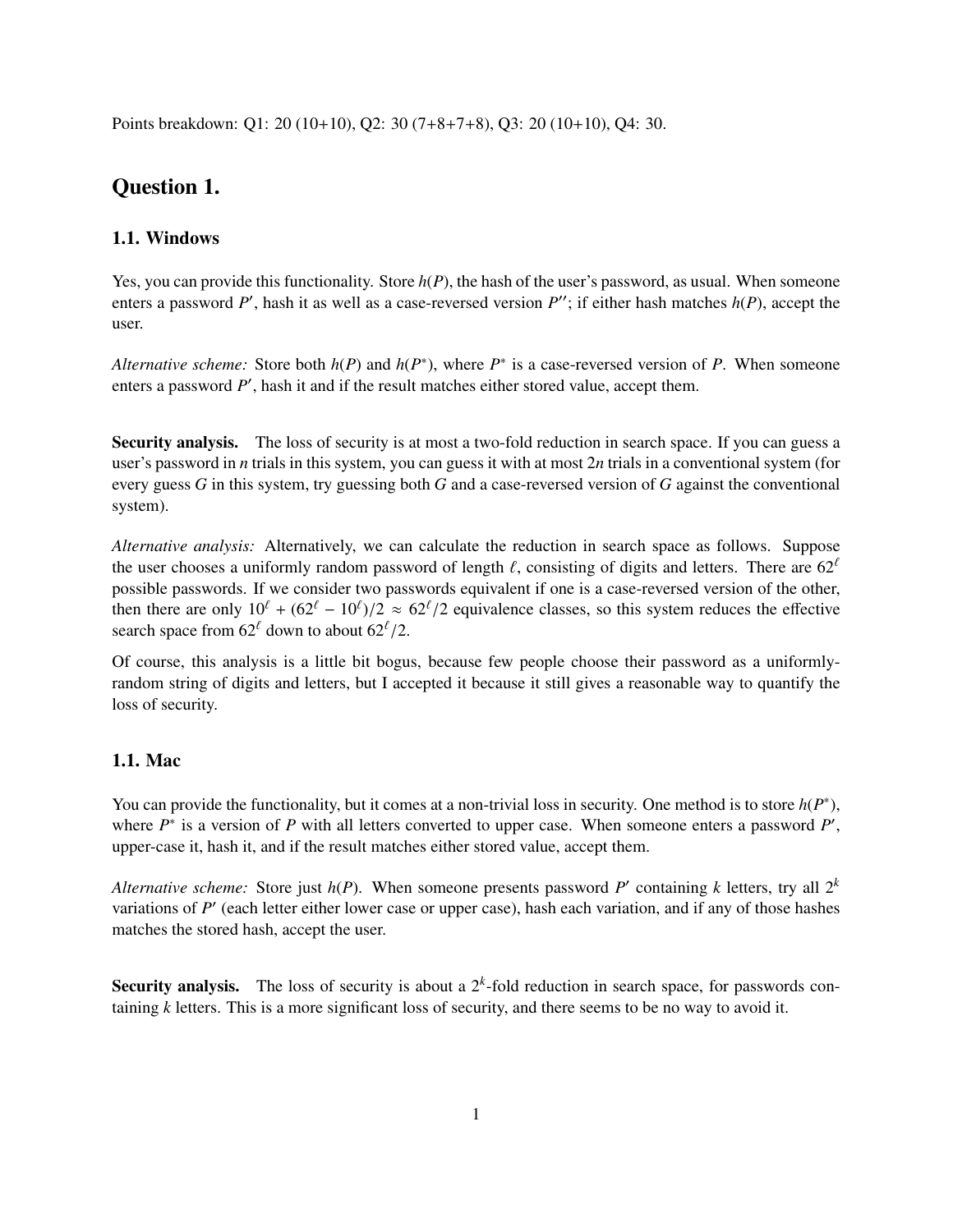I accepted answers that said this loss of security might be acceptable, because the site can just encourage people to choose a longer password. I also accepted answers that said this loss of security is not acceptable, because passwords already tend to have low entropy and you can't stand to lose any more entropy.

*Alternative analysis:* Alternatively, we can calculate the reduction in search space as follows. Suppose the user chooses a uniformly random password of length  $\ell$ , consisting of digits and letters. There are  $62^{\ell}$ possible passwords. However, taking into account the equivalence between passwords that differ only in case, there are only 36<sup> $\ell$ </sup> non-equivalent passwords. This is a  $(62/36)^{\ell} \approx 1.7^{\ell}$  reduction in the search space.<br>For instance, for  $\ell = 8$ , this the difference between 47 bits of entropy ys 41 bits of entropy. For instance, for  $\ell = 8$ , this the difference between 47 bits of entropy vs 41 bits of entropy.

# Question 2.

*Preliminaries:* Call a user *weak* if he/she uses a 10-bit password, or *strong* otherwise. There are about 100,000 weak users. Let's look at how many users there are, with each possible password:

- For each possible 10-bit password, we expect about 100 weak users with that password. More precisely, the number of such users is normally distributed with mean 97.7 and standard deviation 9.9; thus, with overwhelming probability ( $\approx 0.9999993$ ), each 10-bit password will have at least 50 weak users with that password.
- For each 20-bit password, we expect about 9 strong users with that password (mean 9.4, standard deviation 3.1). With overwhelming probability, every 20-bit password will have fewer than 49 strong users with that password.

Let's assume that no one else is attacking the site and that users never make mistakes in entering their own passwords. Then, if we connect to the site and provide a username of a weak user, we will always be asked for a CAPTCHA; whereas if we provide a username of a strong user, we will never be asked for a CAPTCHA. This provides a simple way to tell whether a user is weak or strong: enter in the username into the webpage, and see whether it asks for a CAPTCHA or not. Also, it follows that every guess we want to make at a weak user's password will require solving a CAPTCHA, whereas we can guess strong users' passwords without solving any CAPTCHAs as long as we don't go over the 10-failed-login-per-user threshold.

### 2.1. Targeted attack, closed site

If we target a weak user, we'll have to solve on average 512 CAPTCHAs (worst case: 1024 CAPTCHAs) before we find their password. This will cost about \$1.00 and take 512 requests (on average).

If we target a strong user, we'll have to try about  $2^{19}$  guesses at the password on average (worst case:  $2^{20}$ ) before we find their password, which requires solving about  $2^{19}$  CAPTCHAs. This will cost about \$1050 and take  $2^{19}$  requests (on average).

Averaging over these possibilities, the expected cost for targeting a random user is about \$1040 and 520,000 requests (on average).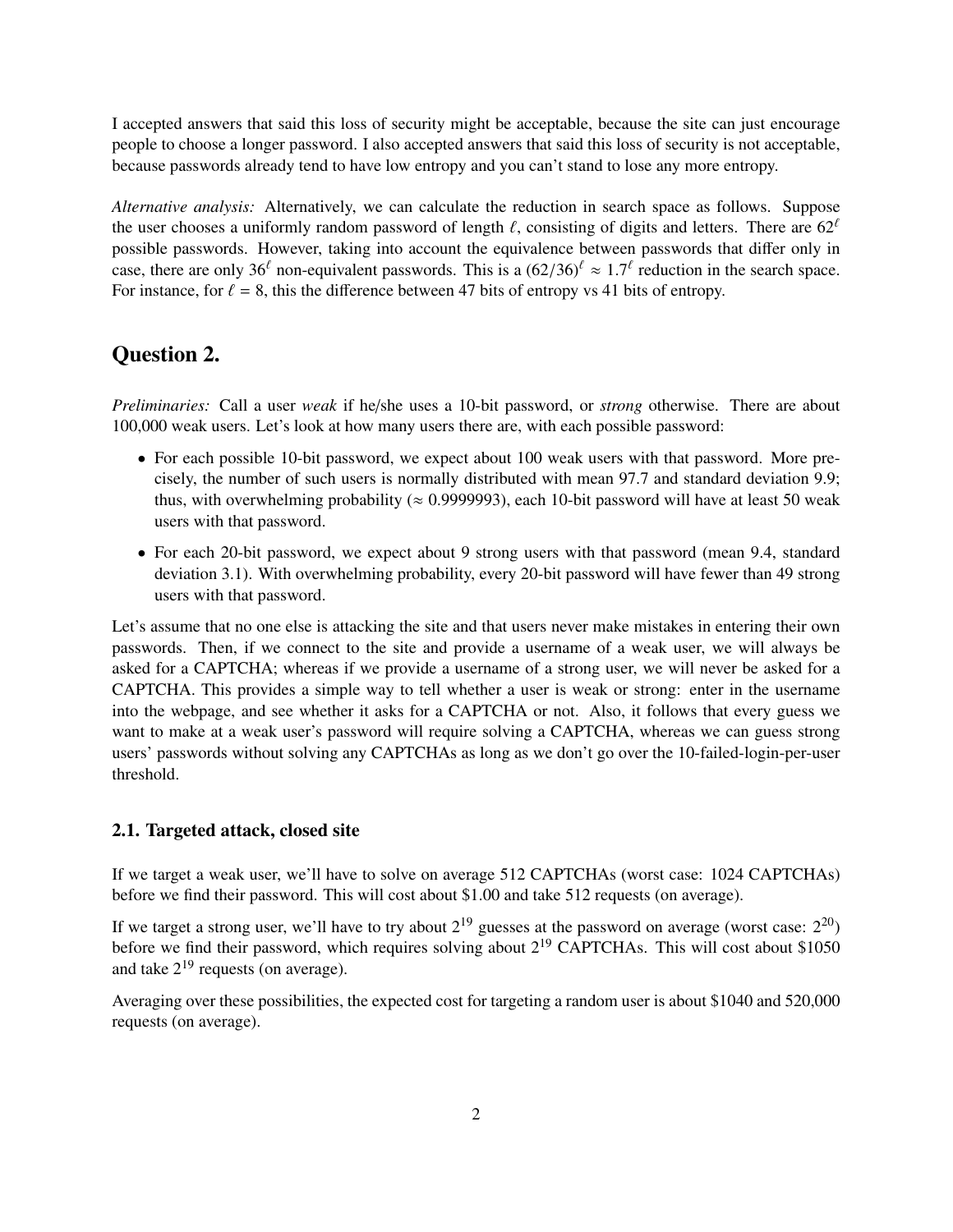#### 2.2. Untargeted attack, closed site

The cheapest attack is to guess passwords of strong users, making about 10 guesses at the password against many different strong users. More precisely, we repeat the following many times until we have successfully broken some user's account:

- 1. Pick a username at random.
- 2. Enter this username into the site. Did we get a request for a CAPTCHA? If yes, go back to step 1 (they are a weak user; no good). If no, continue on (they are a strong user).
- 3. Make a random guess at their 20-bit password. Try logging in with this password. Try this for 10 different password guesses. If any of them succeeds, we are done. Otherwise, go back to step 1.

Since attacking strong users does not trigger any CAPTCHA requests, this attack requires no CAPTCHAs and about  $2^{19}/0.99$  requests (on average). It is free: the cost is \$0.

Comment. It's a bit counter-intuitive that the cheapest attack is to go after *strong* users, not weak users. This is a consequence of the fact that we're minimizing cost, not requests. Attack weak users minimizes the number of requests, but increases our costs because we have to solve a CAPTCHA for every guess we make (since weak users always trigger CAPTCHA requests).

#### 2.3. Targeted attack, open site

If we target a weak user, we can't do any better than in Q2.1; we have to solve one CAPTCHA for each guess at their password. Average cost: \$1.00, plus 512 requests.

If we target a strong user *u*, we can use the open nature of the site to our benefit to help us find their password. We know that (initially) an attempt to log in as *u* does not trigger any CAPTCHA request. To test whether *u*'s password is *p*, we create 50 accounts all with password *p*, then enter *u* into the site; if this triggers a CAPTCHA request, we know that *u*'s password is *p*. We can repeat this once for each possible 20-bit password. This never requires solving any CAPTCHAs, so it is free: the cost is \$0. It takes about  $2^{19} \times 51$  requests (on average).

If we target a random user, the average cost will be \$0.01 and around  $2^{19} \times 50.5$  requests.

# 2.4. Untargeted attack, open site

We can use the same attack from Q2.2. Cost: \$0, and about  $2^{19}$  requests (on average).

*Alternative attack:* Use the open nature of the site to help us, like this:

- 1. Scan about one million usernames and see which ones trigger a CAPTCHA.
- 2. Pick a 20-bit password *p* and create 50 new accounts with this password.
- 3. Finally, re-scan those one million users again to see which ones trigger a CAPTCHA this second time.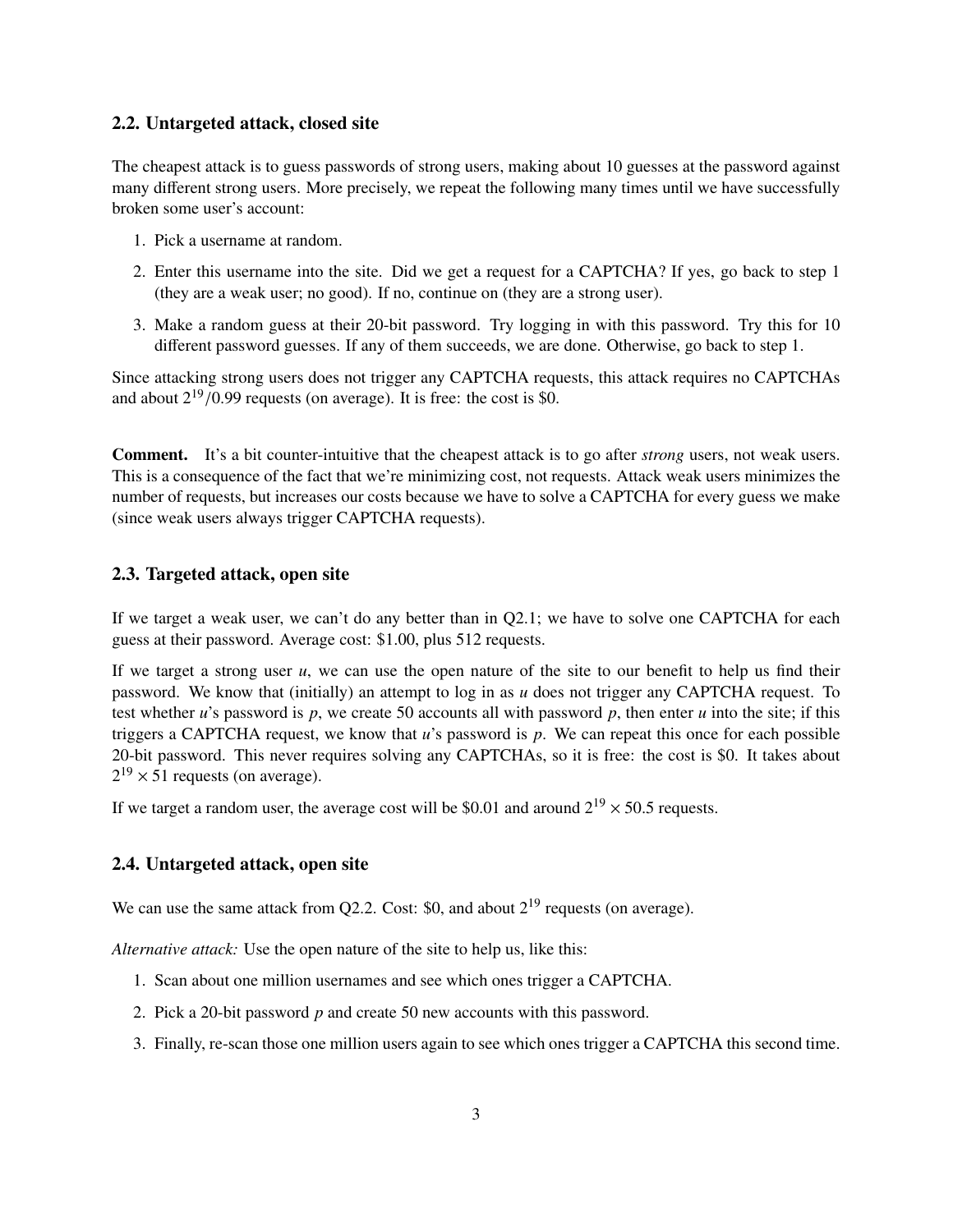Assuming there is no other activity on the site, if a username does not trigger a CAPTCHA on the first scan but does trigger a CAPTCHA on the second scan, then their password must be *p*, so now we know their password. With good probability, we will find at least one such user. This attack is free; it does not require solving any CAPTCHAs, so its cost is \$0. It uses about  $2^{21}$  requests.

*Alternative "attack":* The attacker can create a new account, with a known username and password. Now the attacker knows an account on the site. Job finished. OK, this is a bit cheesy, but I accepted it. (I admit I didn't think of this when I wrote the question, but I guess it *does* satisfy all of the conditions I specified in the statement of the question, so I'll take it.)

### Extensions

This question suggests some fun follow-on thought problems:

- If you want to crack the password of all of the site's strong users, without solving any CAPTCHAs, what's the most efficient way to do it? (Naively, you could repeat the attack from Q2.3 10 million times, but this would require about 250 trillion requests. You can do better!)
- More usefully, can we find a better way to protect web sites that does not have this sort of weakness? It would be nice to have a scheme that increases the cost of password search, while maximizing usability, i.e., minimizing how often legitimate users (or, at least, legitimate users who choose good passwords) have to solve a CAPTCHA.

I'll reserve solutions to these problems until the end of this solution set, to give you a chance to think through these problems on your own if you like.

# Question 3.

#### 3.1. Precise measurements

We will start by trying all the one-character passwords, a, b, c, ..., 9, and measuring how long each takes. One of them will take about 10 nanoseconds longer; that one reveals the first character of the secret password. Measurement error is not an issue, since it is so much smaller than the difference between the time for correct vs incorrect guesses.

Once we know the first character of the secret password, say q, we next try all ways of extending this to a two-character password: qa, qb, qc, . . . , q9. One will take longer, revealing the second character of the password. We continue in this way until we find the complete password.

This takes  $62 \times 20 = 1240$  guesses.

(It's possible to reduce this to about 620 guesses on average, using our knowledge of how long an incorrect and a correct guess should take.)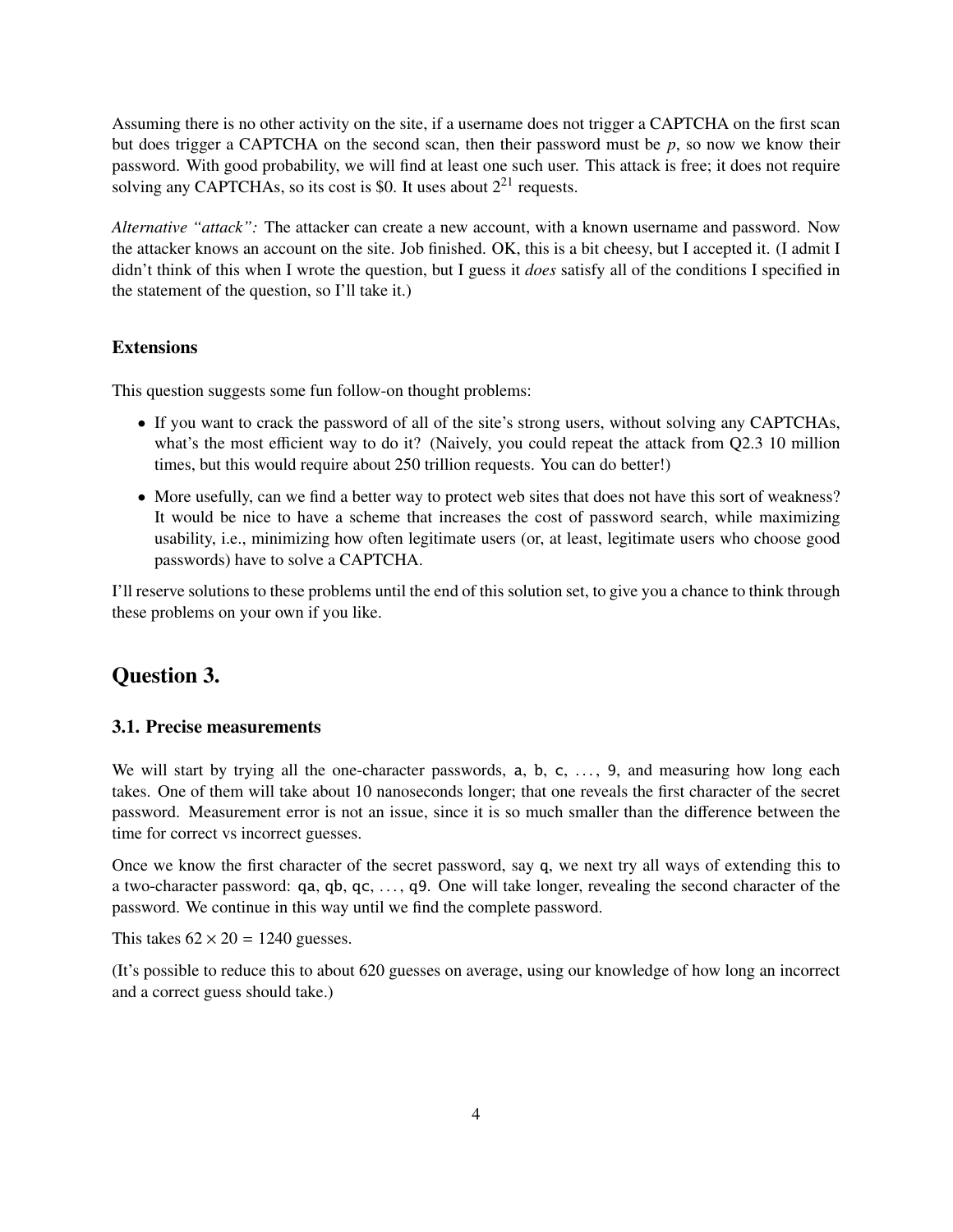#### 3.2. Noisy measurements

Yes, it is still possible. The attack is similar, but now we'll attempt to dampen down the noise by averaging many observations. Instead of trying the one-character a (once), we'll collect many measurements of passwords that all start with a, say *n* of them, and we'll average these measurements to get our estimate of the time taken by the loop when the first character is a. We'll do the same with *n* passwords starting with b, to estimate the time taken by the loop when the first character is b, and so on for each other possibility at the first character of the secret password. If *n* is large enough, the correct guess at the first character of the secret password will have a time estimate that is noticeably larger than all others.

How large do we need *<sup>n</sup>* to be, for this attack to succeed? Well, I did some calculations, and *<sup>n</sup>* <sup>=</sup> <sup>550</sup>, <sup>000</sup> should be large enough. If we average 550,000 measurements, then the standard deviation decreases from 1000 nanoseconds to about  $1000/\sqrt{550}$ ,  $000 = 1.35$  nanoseconds. If the error (after averaging) exceeds 5<br>nanoseconds, our attack goes awry. This corresponds to  $5/1.35 - 3.7$  standard deviations. The probability nanoseconds, our attack goes awry. This corresponds to  $5/1.35 = 3.7$  standard deviations. The probability that a normal distribution falls more than 3.7 standard deviations below the mean is about 0.0001, so we have only a 1 in 10,000 chance of going wrong in a guess at a single character of the password.

We have to repeat this many times, calculating 1260 estimates in all. Too much error in any one of these estimates may cause the whole attack to fail. The probability that none of those 1260 guesses fails is 0.9999<sup>1260</sup>  $\approx$  0.88. So, this attack has at least a 88% chance of success. In total, the attack requires  $1260 \times 550,000 = 693$  million guesses. If we can try 1000 guesses per second, this will take about 193 hours, or a bit over a week—feasible, but only just barely.

Comment: avoiding the heavy math. If working out the math/stats stuff was too much, there was a simpler approach available: you could just simulate it. It wouldn't be too hard to code up a simple simulation that estimates the probability of success for some particular value of *n*, and then use binary search to find the smallest value of *n* that is sufficient.

Comment: better bounds. The above analysis is actually a bit conservative, and you can get by with a somewhat smaller value of *n*:  $n = 250000$  should suffice. Thus,  $1260 \times 250,000 = 315$  million guesses are enough, which will take under 4 days if you can try 1000 guesses per second.

To justify that  $n = 250000$  is sufficient requires a somewhat more sophisticated analysis. If you're curious about the math, it goes something like this. Let  $T_a$ ,  $T_b$ , ...,  $T_9$  denote the 62 estimates obtained<br>for the 62 possibilities at the first character of the password. If the correct first character is, say a for the 62 possibilities at the first character of the password. If the correct first character is, say, q, then  $T_{\mathbf{q}} \sim \mathcal{N}(10, 1000^2/n)$  and  $T_i \sim \mathcal{N}(0, 1000^2/n)$  for all other estimates. Let *E* denote the event that  $T_{\mathbf{r}} \sim \mathcal{N}(T_{\mathbf{r}})$   $T_{\mathbf{r}}$   $T_{\mathbf{r}}$   $T_{\mathbf{r}}$   $T_{\mathbf{r}}$   $T_{\mathbf{r}}$   $T_{\mathbf{r}}$   $T_{\mathbf{r$  $T_{\mathbf{q}} > \max(T_{\mathbf{a}}, T_{\mathbf{b}}, \dots, T_{\mathbf{p}}, T_{\mathbf{r}}, \dots, T_{\mathbf{g}})$  (i.e., the event that our procedure correctly infers the first character<br>of the secret password). What is the probability of  $F$ ? Some fancy statistics shows th of the secret password). What is the probability of *E*? Some fancy statistics shows that this probability is ≥ 0.99 if  $10/\sqrt{1000^2/n}$  ≥ 4.92. Solving for *n* yields  $n \approx 250000$ . With this value of *n*, the probability of success across all 20 characters of the password is  $0.99^{20} \approx 0.82$ .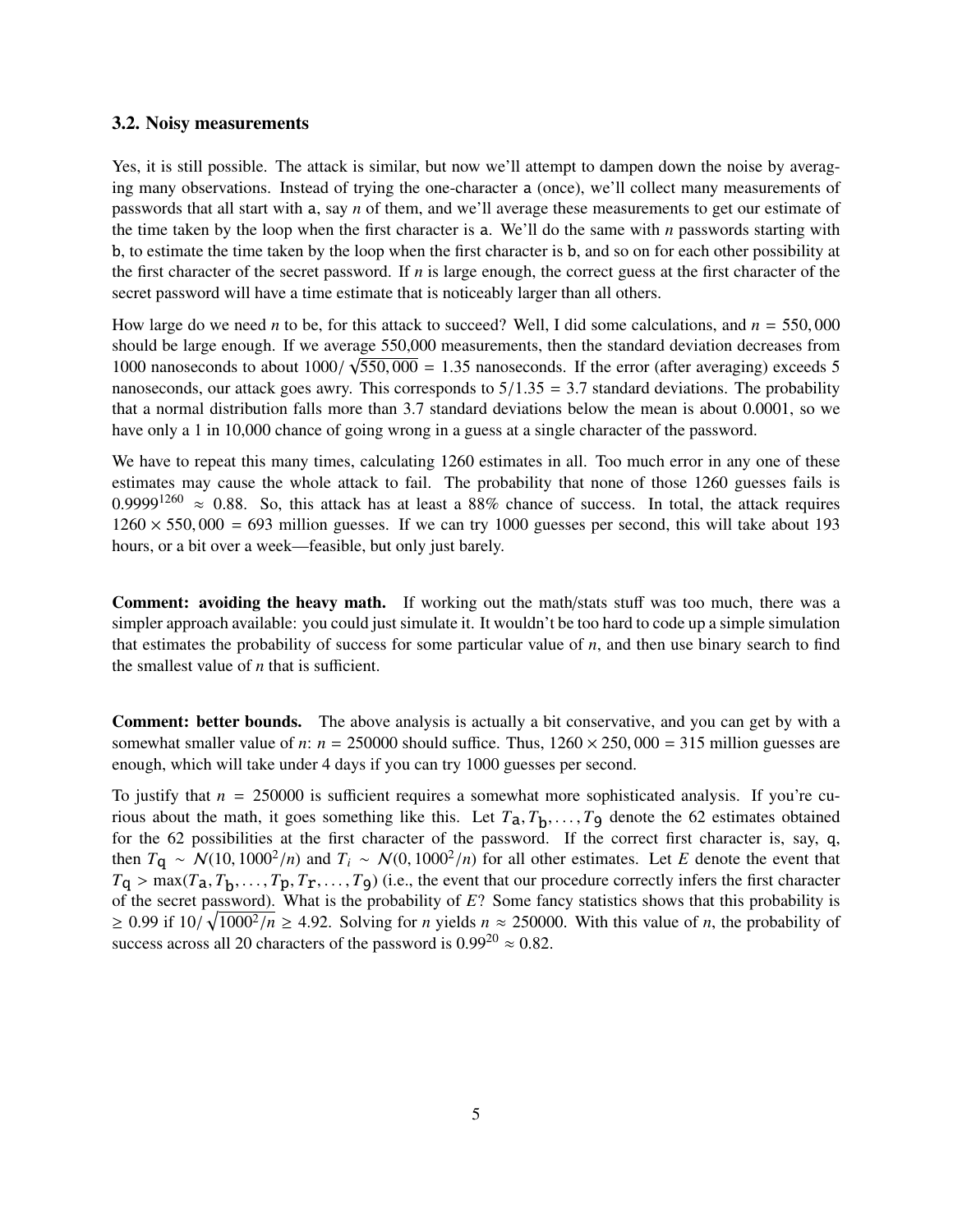# Question 4.

## 4.1. A protocol

Store a 32-bit counter *C* in the fob, initialized to zero. When the user presses the key, send *C*, *T* where  $T = MAC_K(C)$  is a 32-bit value computed using a suitable message authentication code (e.g., AES-CMAC) computed on *C*), then increment *C*.

The remote has its own counter. When the remote receives a value *<sup>C</sup>*, *<sup>T</sup>*, it checks that *<sup>C</sup>* matches its own counter, recomputes the MAC, and checks that *T* matches the MAC it computed. If all of these checks succeed, it opens/closes the garage door and increments its own counter.

Modification to handle unreliable links: Suppose the remote receives *C*, *T*, and its internal counter is  $C^*$ .<br>If  $C > C^*$  and the tag is valid, then the remote undates its counter to *C* and opens/closes the garage doo If  $C \geq C^*$  and the tag is valid, then the remote updates its counter to *C* and opens/closes the garage door. (Optionally, we could impose a stricter condition, such as  $C^* \leq C \leq C^* + 50$ , but this isn't strictly necessary for security.) We assume that if the user presses the button but the garage door does not open, the user will try again, pushing the button again until the door does open. This modified protocol recovers from lost/garbled transmissions (as well as random button-presses of the fob while the user is out of range).

## 4.2. Security analysis

The best that an attacker can do is to blindly guess the message authentication tag: i.e., send *<sup>C</sup>*, *<sup>R</sup>* where *<sup>R</sup>* is a random 32-bit string. This has a  $1/2^{32}$  chance of success on each trial. If the attacker can send 100 trials<br>per second it will take about 250 days (on average) before the attacker succeeds. That seems more than per second, it will take about 250 days (on average) before the attacker succeeds. That seems more than adequate: it's not likely that an attacker is going to wait that long.

Eavesdropping on valid *<sup>C</sup>*, *<sup>T</sup>* pairs does not help the attacker learn *<sup>K</sup>* or predict future MAC tags.

There *are* two potential attacks, which sadly seem unavoidable in this model:

- If the user happens to press the button on their fob while they are out at the store, and if the attacker can eavesdrop on the 64-bit value transmitted by the fob, then the attacker can try to race back to the user's home and replay that 64-bit value to get into the user's garage. There doesn't seem to be any obvious way to stop this threat without two-way communication between the fob and lifter. Fortunately, this risk seems like something we might be willing to live with.
- If the attacker can jam a transmission from the fob while simultaneously capturing the contents of the transmission (e.g., by jamming the last bit of the MAC tag and then guessing the value of that bit), then more dangerous attacks become possible. Suppose the user is leaving home to go shopping and uses the fob to close their garage door on their way out. When the user presses the button, the attacker can jam and record the 64-bit value *<sup>C</sup>*, *<sup>R</sup>*. When the user sees that the garage door did not close, the user will presumably press the button a second time. The attacker can jam and record the second transmission  $C'$ ,  $R'$ , too, and then replay the previously recorded value  $C$ ,  $R$ . The user will see<br>the garage door close and assume all is well. Later, while the user is out shopping, the attacker can the garage door close and assume all is well. Later, while the user is out shopping, the attacker can replay *C'*, *R'* and get into the user's house. This attack is more serious, and unfortunately, there's no<br>obvious way to prevent it with only one-way communication between the fob and lifter obvious way to prevent it with only one-way communication between the fob and lifter.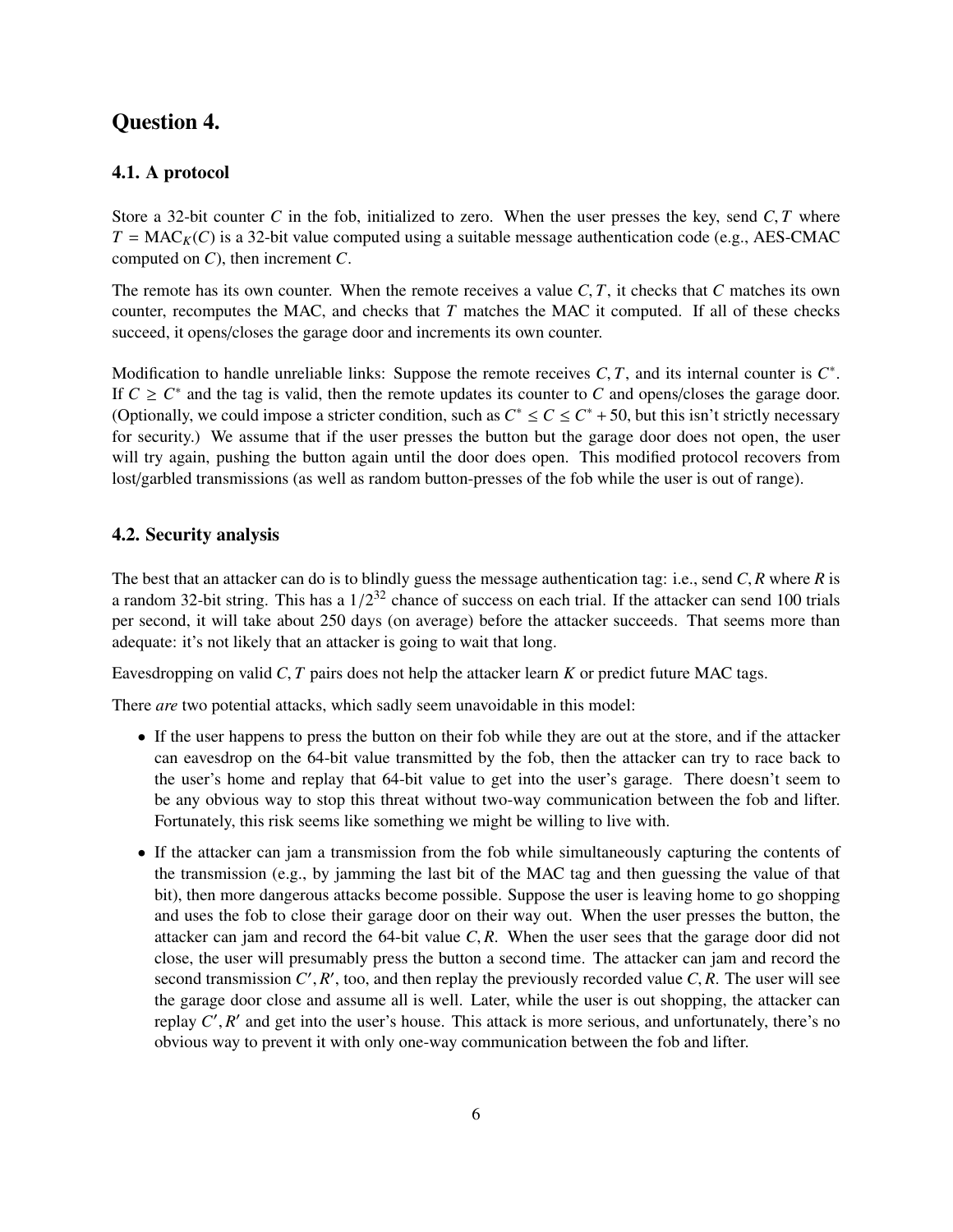#### Other answers

Using AES as the MAC. One approach is to instantiate the MAC, by letting *T* be the first 32 bits of  $\text{AES}_K(C)$ . This works fine, precisely because this construction yields a secure MAC (when the message is fixed-width and less than 128 bits long).

**Encrypting the counter.** Some folks suggested encrypting the counter, e.g., sending  $E_K(C)$  where *E* is the encryption algorithm. This does not work with the revised scheme that handles unreliable links: an attacker can send a random bit-string, and it will decrypt to *something*; with high probability, the decryption will be a counter value that is larger than the current counter, thus allowing the attacker to open the garage trivially.

Other suggested adding some redundancy to the message before encrypting, e.g., encrypting  $E_K(C||C)$ , where  $\parallel$  denotes concatenation. (In other words, we concanate *C* with itself to get a 64-bit value, and then encrypt that.) However, this has some problems, depending upon what encryption algorithm is used. If a stream cipher is used, this is thoroughly insecure, as the attacker can flip bits to cause controlled modifications in the message. For example, suppose an eavesdropper observes a ciphertext  $Y = E_K(C||C)$  that is formed by a valid encryption. Now the attacker can form  $Y' = Y \oplus 0 \times 0000000100000001$  (i.e., flip the low bit and bit 32). With probability about  $1/2$  (namely, if *C* is even), *Y'* will decrypt to  $(C + 1)||(C + 1)$ .<br>Therefore the attacker can send *Y'* at some point later, and the garage door lifter will accept it and open Therefore, the attacker can send Y' at some point later, and the garage door lifter will accept it and open the garage door.

Some folks were more specific: they suggested sending  $Y = E_K(C||C)$ , where *E* is a 64-bit block cipher. This works.

A pseudorandom sequence, generated by iterated encryption. One person suggested using AES to generate a sequence of pseudorandom codes, which would be transmitted over the air. In particular, when the user presses the button, the key fob generates a new code  $C' = F_K(C)$  (the first 32 bits of the AES encryption of the current 32-bit value C), transmits  $C'$ , and then stores  $C'$  in its 32-bit non-volatile memory. In effect, the sequence of codes emitted by the key fob will be  $C_0, C_1, C_2, \ldots$  where  $C_{i+1} = F_K(C)$ .

This is a solid approach, but it turns out it has a non-obvious security problem. Because of a birthdayparadox effect, this sequence repeats, with a typical cycle length of around  $2^{16}$  or so. (The birthday paradox says: given 22 people, it's likely that some pair has the same birthday; and on a planet with *d* days in the says: given 22 people, it s likely that some pair has the same birthday; and on a planet with *a* days in the year, once you have about √*d* people, it's likely that some pair of people will have the same birthday.) Of course, once the sequence repeats, anyone who has captured the entire sequence until then will be able to predict all future elements of the sequence, defeating the security of the scheme.

Here's why the cycle length is so short. Consider the sequence  $C_0, C_1, C_2, \ldots$ , as above. This looks like a Here's why the cycle length is so short. Consider the sequence  $C_0, C_1, C_2, \ldots$ , as above. This looks like a sequence of random 32-bit values. By the birthday paradox, once we have  $\sqrt{2^{32}} = 2^{16}$  such values, it is likely that there is some pair which are equal, say  $C_i = C_j$ . However, given the way that the sequence is generated, if  $C_i = C_j$ , it follows that  $C_{i+1} = C_{j+1}$ ,  $C_{i+2} = C_{j+2}$ , etc., so the sequence has entered a cycle of length *j* − *i*. This means that it is likely this sequence will start to repeat within around 2<sup>16</sup> iterations or so.

On the surface, this weakness isn't so terrible. If a person uses their key fob 4 times a day (twice on the way out in the morning, twice on the way back), it would take 45 years before the device has been used enough for 32-bit code values to repeat. The device will probably break, or the battery will run out, far before then, so this doesn't seem so bad.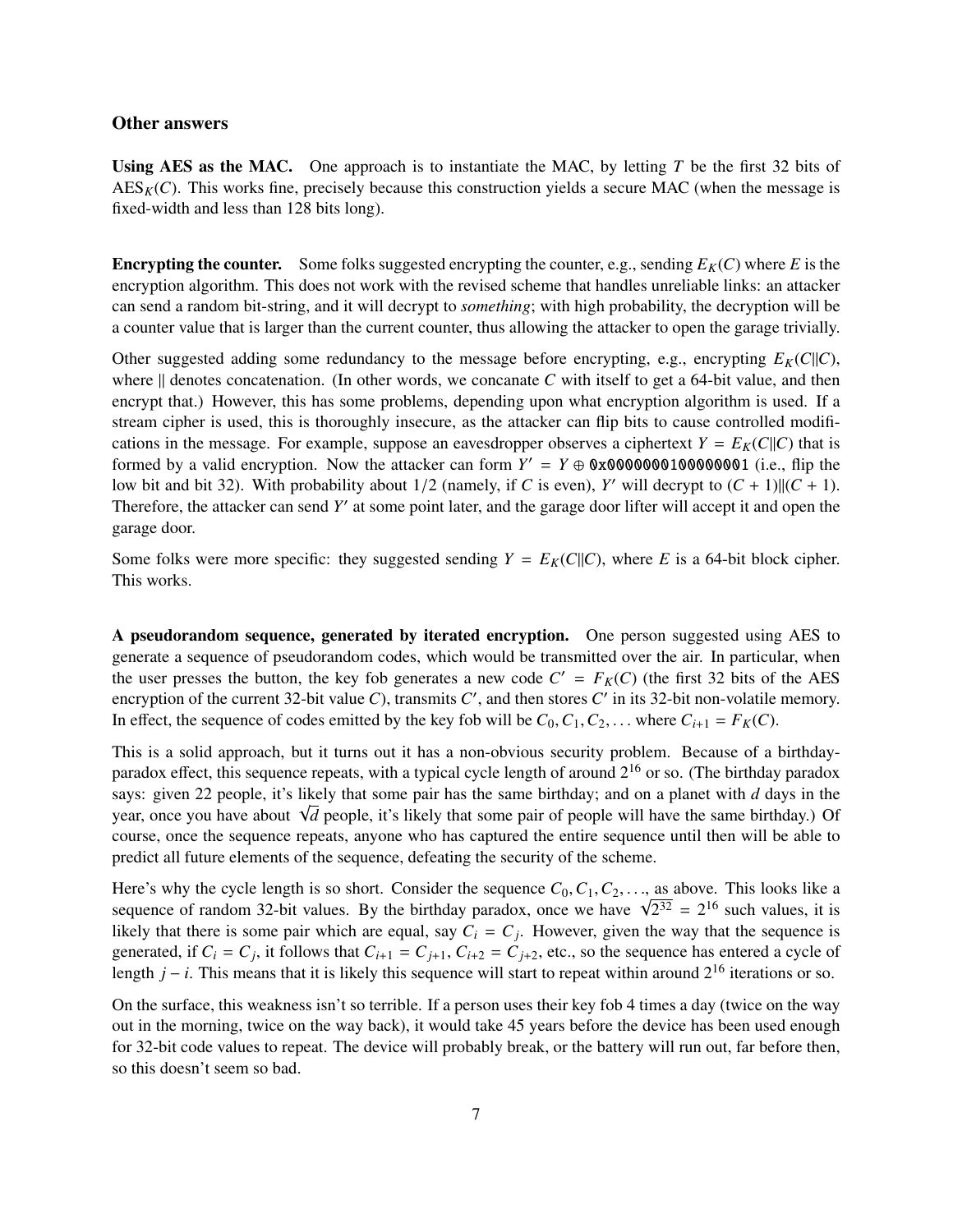If we posit that an attacker might plant special gear to eavesdrop on all transmission over a period of eight months (enough to observe about  $2^{10}$  codes), then there is about a  $1/2^{13}$  chance that the sequence will begin<br>to repeat within this period. Thus, an attacker who is patient enough to wait for 8 months will have abou to repeat within this period. Thus, an attacker who is patient enough to wait for 8 months will have about a  $1/2^{13}$  chance of breaking the scheme.

All in all, this doesn't seem like a serious problem in practice. The risk seems quite acceptable in most real-world situations. However, given that it is easy enough to design a scheme that doesn't have this shortcoming, it might be preferable to choose one that provides full 32-bit security.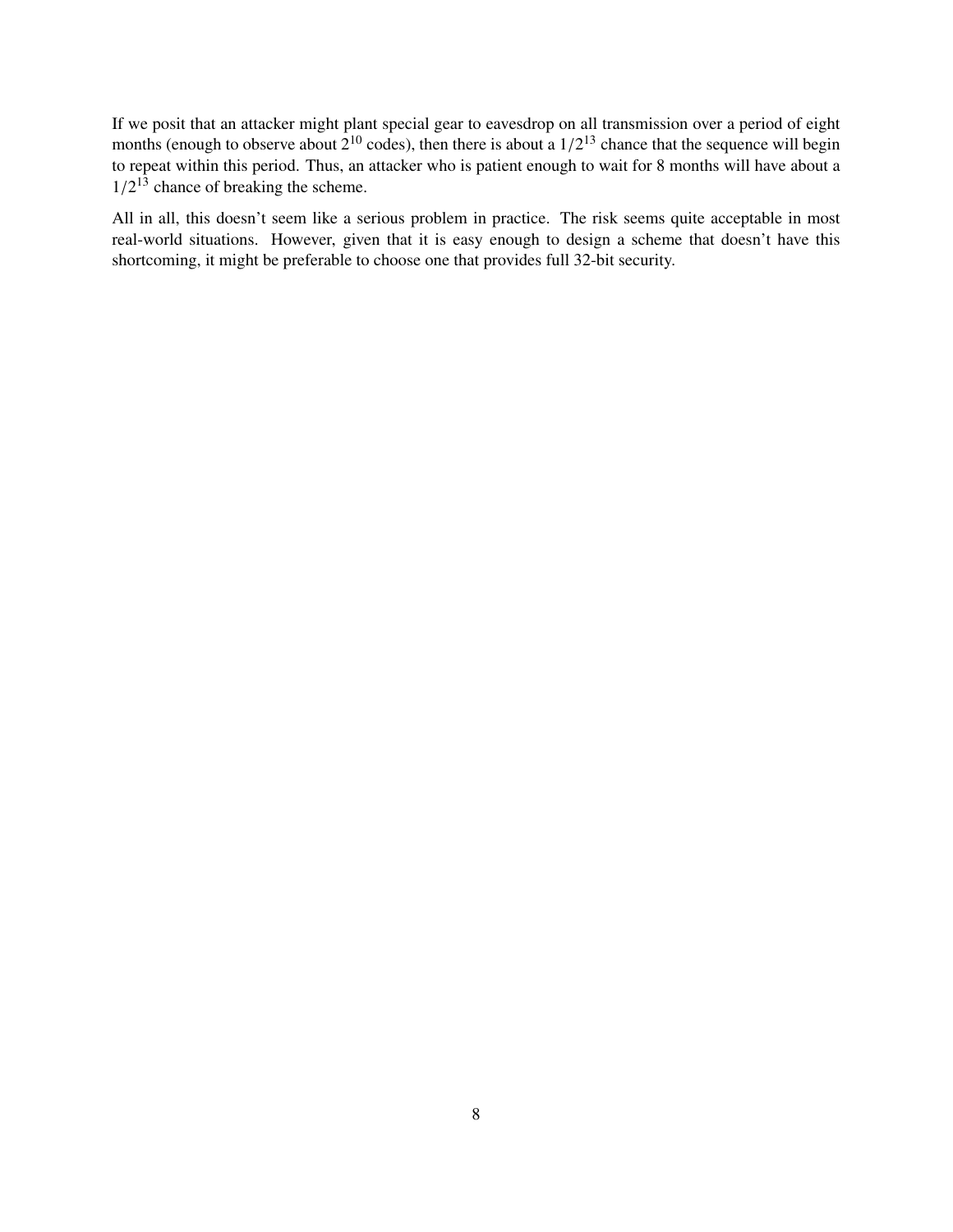# Appendix: Cracking all user passwords, for the site in Q2

Suppose we want to find the password for all 9.9 million strong users of the site, without spending a single cent to crack a single CAPTCHA. How can we do it? There's a clever way!

Suppose we have a set *S* of candidate passwords. Here is a procedure to let us identify all strong users who are using a password from the set *S* :

- 1. Scan about all usernames and see which ones trigger a CAPTCHA.
- 2. For each password  $p \in S$ , create 50 new accounts with this password<sup>[1](#page-8-0)</sup>.
- 3. Re-scan all users again to see which ones trigger a CAPTCHA this second time.

This process takes  $2 \times 10^7 + 50 \times |S|$  requests. Any user who did not trigger a CAPTCHA in the first scan but did on the second scan must have a password in the set *S* . This reveals one bit of information about the password for each user: namely, the answer to the question "is this user's password in the set *S* "?

We can now play a game of 20 questions to identify every user's password. The attack involves 20 phases (fittingly). Each 20-bit password can be identified with a 20-bit string. In the *i*th phase, we define the set  $S_i$ to be the set of all 20-bit passwords whose corresponding bit-string has a 1 in its *i*th bit. After 20 phases, we have enough information to deduce what every strong user's password is. The total number of requests required is  $4 \times 10^8 + 50 \times 2^{19} = 425$  million requests.

You might be able to do a bit better still by optimizing the size of the set (instead of size  $2^{19}$ , a slightly smaller size might be more efficient). However, this is already a 600,000-fold improvement, so it's good enough for me.

<span id="page-8-0"></span> $1$ Or, if we have previously executed this attack, change their passwords in a corresponding way.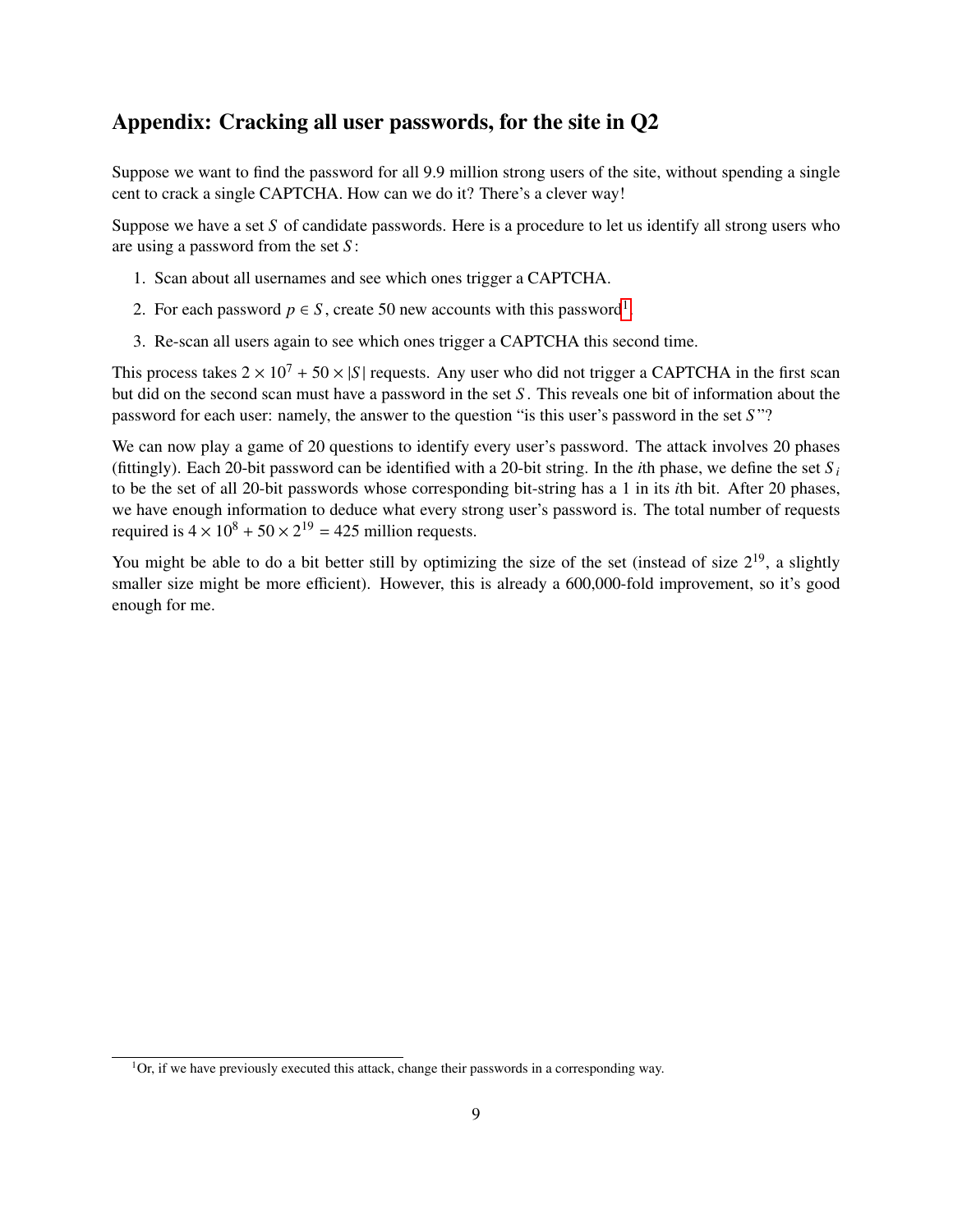# Appendix: A better scheme

## Tweaks to avoid information leakage

The scheme in the homework is well-intentioned—it seeks to increase the cost of password search, while minimizing the usability impact on most users (at least those who choose strong passwords)—but as we saw in the homework, it has some significant problems. One of the biggest problems with the scheme in the homework is that the presence or absence of a CAPTCHA leaks information about the user's password. Here is a revised scheme that reduces this problem:

- Step 1. The user enters their username and password into the page. This is immediately sent to the website.
- Step 2. The website looks up the information about this user in the database. If the username does not exist, or provided password is incorrect, or this user exists and has at least 10 consecutive failed login attempts, or at least 50 or more other users share the same password as this user, the user is shown a web page that contains a CAPTCHA and a textbox where the user is prompted to enter in the text shown in the CAPTCHA. Otherwise (if the username does exist, the provided password is correct, there are at most 9 consecutive failed logins, and at most 49 other users shared the same password as this user), the user is immediately logged in without further ado.
- Step 3. If the user was prompted to solve a CAPTCHA, the user enters their solution and it is sent to the website. The website checks whether the CAPTCHA was solved correctly. If the previous username and password were correct and the CAPTCHA was solved correctly, the user is logged in, otherwise he site displays an error message and does not log the user in.

Some additional care must be taken to ensure that the number of consecutive failed login attempts is incremented even in a situation where the user is shown a CAPTCHA but the user closes the window and doesn't try to solve it. Also, additional care must be taken to ensure that concurrent access to the password database does not allow vulnerability (the number of consecutive failed logins should be incremented in Step 2, as soon as the username is looked up, even though we don't actually know whether this attempt will be a failure or not; it can be subsequently cleared if the login is ultimately successful). Also, creation of a new account should involve solving a CAPTCHA.

This variant is somewhat better than the strawman scheme highlighted in the homework. With these improvements, a targeted (or untargeted) attack on a weak user will cost about \$1, and a targeted attack on a strong user will cost about \$1000. Untargeted attacks on strong users can be done for free. (The latter shortcoming can be addressed by keeping track of the ratio of total failed logins to total attempted logins, and requiring a CAPTCHA for all logins if this ratio gets too high.)

Why isn't something like this used in practice? Probably because it adds complexity, it doesn't add all that much security—and many users find CAPTCHAs annoying (understandably).

If you enjoyed this, here is some related research:

- Benny Pinkas, Tomas Sander, ["Securing Passwords Against Dictionary Attacks.](http://www.pinkas.net/PAPERS/pwdweb.pdf)" ACM CCS 2002.
- Paul C. van Oorschot, Stuart Stubblebine, ["Countering Online Dictionary Attacks with Login Histo](http://www.scs.carleton.ca/%7Epaulv/papers/tissec-aug06.pdf)[ries and Humans-in-the-Loop.](http://www.scs.carleton.ca/%7Epaulv/papers/tissec-aug06.pdf)" ACM TISSEC, vol. 9 issue 3 (Aug. 2006), pp.235–258.